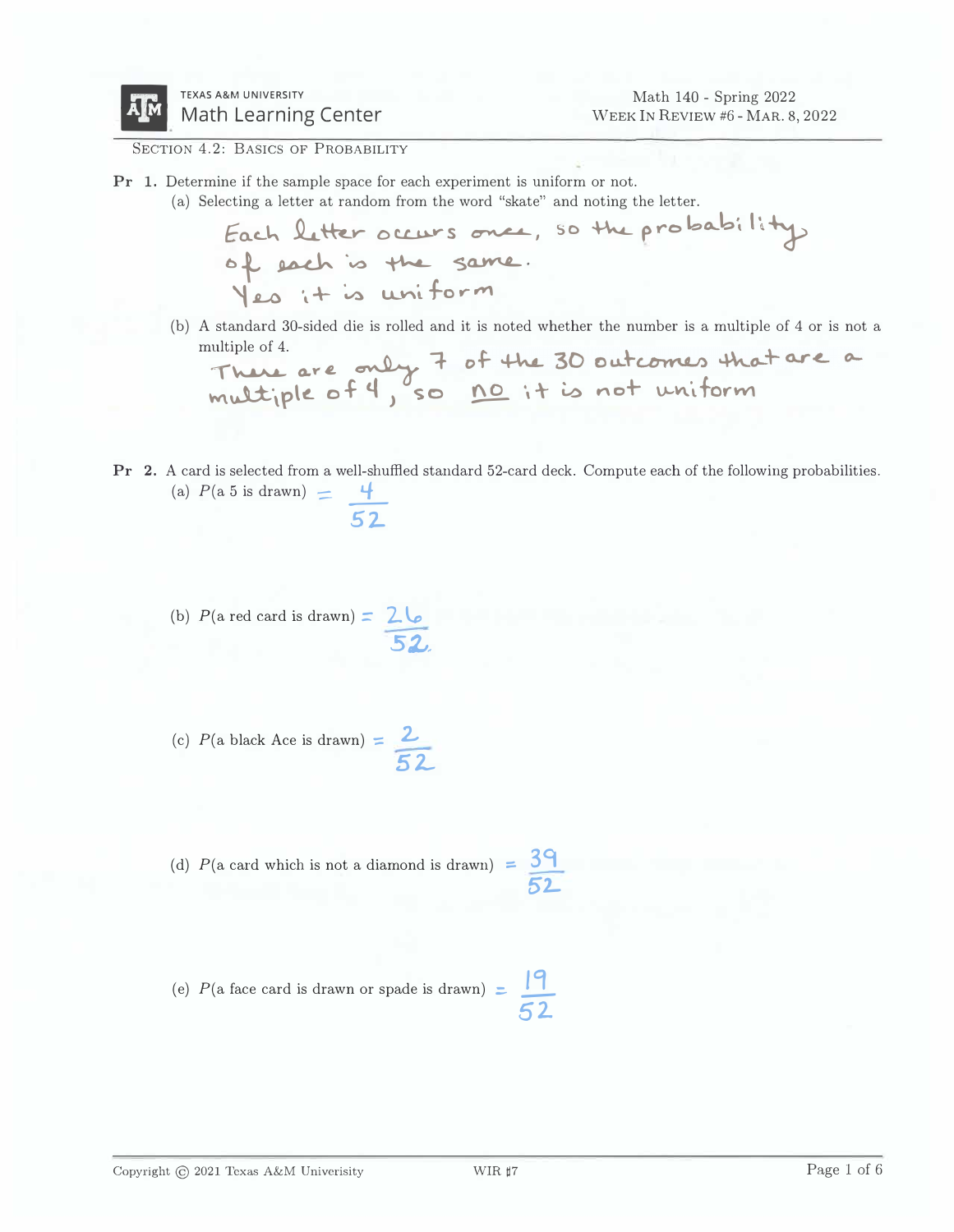- Pr 3. An experiment consists of rolling a five-sided, noting the number showing uppermost and then spinning a spinner with three equal regions (red, blue, and purple), noting the color. What is the probability that
	- $(i, 8)$ . (a)  $A$  3 is rolled  $\begin{array}{r} 1 & \searrow \\ 2 & \searrow \\ -3 & \searrow \\ 3 & \searrow \\ 4 & \searrow \\ 5 & \searrow \\ 6 & \nearrow \\ 6 & \nearrow \\ 7 & \nearrow \\ 8 & \nearrow \\ 9 & \nearrow \\ 14 & \nearrow \\ 16 & \nearrow \\ 17 & \nearrow \\ 18 & \nearrow \\ 19 & \nearrow \\ 19 & \nearrow \\ 10 & \nearrow \\ 19 & \nearrow \\ 19 & \nearrow \\ 10 & \nearrow \\ 10 & \nearrow \\ 14 & \nearrow \\ 19 & \nearrow \\ 10 & \nearrow \\ 14 & \nearrow \\ 19 & \nearrow \\ 14 & \nearrow \\$  $(Y, P)$ - $P(3 \text{ is rolled}) = \frac{3}{15}$ P(spinner lands on a color other maroon) =  $\frac{h=15}{15}$  +(5, R) -<br>P(spinner lands on a color other maroon) =  $\frac{15}{15}$  +(5, B) -<br>-(5, P) -(b) The spinner lands on a color other than maroon.
	- (c) An odd number is rolled or the spinner lands on  $\frac{\log n}{\log n}$ . P (odd number is rolled or spinner landson blue) = 15

(d) A number greater than 2 and the spinner does not land purple.

P (number greater than 2 and spinner doesnot land on purple)=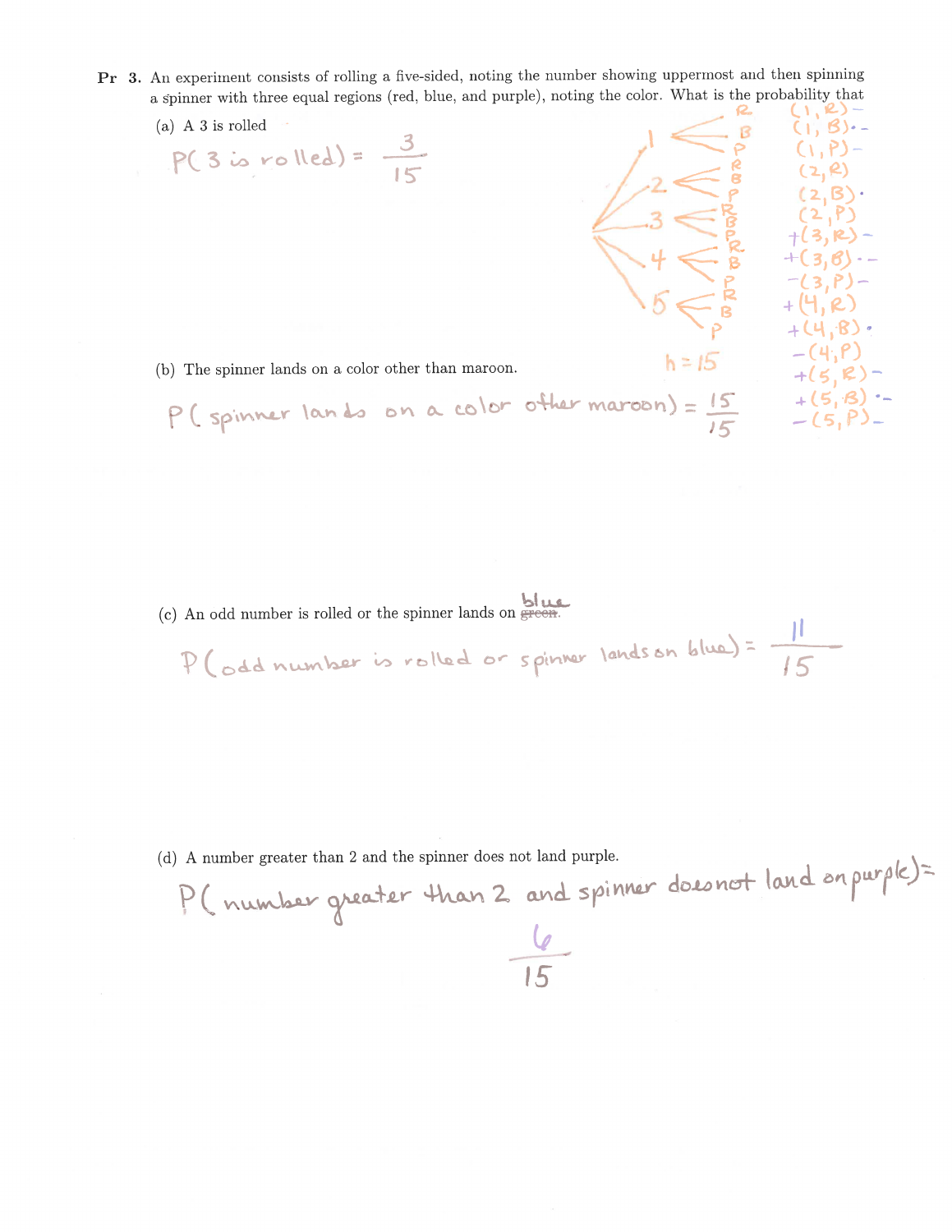Pr 4. A music store selected 1000 customers at random and surveyed them to determine a relationship between age of purchaser and monthly purchases of cds. The results are given in the table below.

|               |                 |     |     |    | 4 or More | <b>Totals</b>    |  |  |  |  |  |
|---------------|-----------------|-----|-----|----|-----------|------------------|--|--|--|--|--|
| Under $12(A)$ | 50 <sub>2</sub> | 60  | 30  | 20 | GO.       | 170              |  |  |  |  |  |
| $12 - 18$ (B) | 30              |     | 90  | 30 | 40        | 290              |  |  |  |  |  |
| $19 - 25$ (C) | 70              |     | 100 | 30 | 20        | $330 \leftarrow$ |  |  |  |  |  |
| Over $25(D)$  | 100             | 50  | 40  | 10 | 10        | 210              |  |  |  |  |  |
| <b>Totals</b> | 250             | 320 | 260 | 90 | 80        | 1000             |  |  |  |  |  |

If a surveyed person is selected at random, compute each of the following.

(a)  $P(C \cap 3) = 30$ A<br>and 1000

(b) 
$$
P(A \cup 1) = \begin{array}{c} 4.30 \\ \hline 1000 \\ \hline \end{array}
$$

 $50+60+30+20+10+100+110+50$ 

(c)  $P((B \cup D)^C \cap 4) = \frac{30}{1000}$  $(BUD)^c = AUC$ 

Pr 5. Is the following probability distribution valid? If valid, does the distribution represent an experiment with uniform sample space?

| Outcomes $\vert 3 \vert 0 \vert 3 \vert$                  |  |  |  | 6 <sup>1</sup>                         |                |  |  |  |  |
|-----------------------------------------------------------|--|--|--|----------------------------------------|----------------|--|--|--|--|
| Probability $\frac{2}{25}$ $\frac{1}{25}$ $\frac{10}{25}$ |  |  |  | $\begin{array}{c} 8 \\ 25 \end{array}$ | $\frac{4}{25}$ |  |  |  |  |
| es it is vali                                             |  |  |  |                                        |                |  |  |  |  |
| + not uniform                                             |  |  |  |                                        |                |  |  |  |  |

$$
\frac{2}{25} + \frac{1}{25} + \frac{10}{25} + \frac{8}{25} + \frac{4}{25}
$$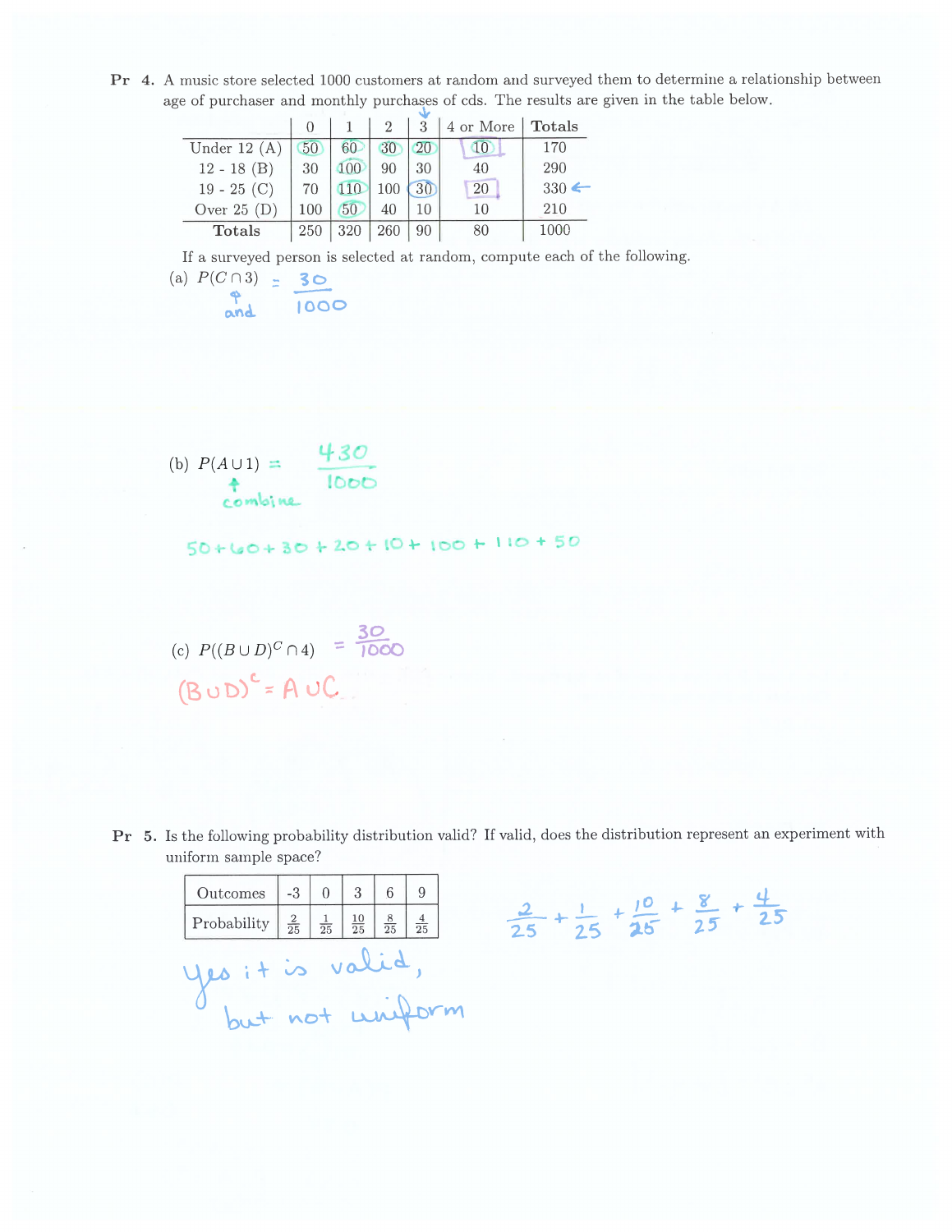SECTION 4.3: RULES OF PROBABILITY

1. Let  $S = \{s_1, s_2, s_3, s_4\}$  be the sample space for an experiment with the distribution given below.

| Outcome        | $s_1$          | $s_2$           | $s_3$           | $s_4$ |
|----------------|----------------|-----------------|-----------------|-------|
| Probability    | $\frac{3}{50}$ | $\frac{4}{25}$  | $\frac{18}{50}$ |       |
| $\frac{3}{50}$ | $\frac{4}{50}$ | $\frac{18}{50}$ |                 |       |

Let  $A = \{s_1, s_3\}$  and  $B = \{s_1, s_4\}.$ 

(a) Fill in the missing probability in the distribution table.

$$
P(S_3) = 1 - \frac{29}{50} = \frac{21}{50}
$$

Determine the following probabilities.

- (b)  $P(A) = \frac{3}{50} + \frac{21}{50} = \frac{24}{50}$
- (c)  $P(A \cup B) = |-P(S_2)| = |-\frac{4}{25}| = \frac{21}{25}$  $S_1, S_2, S_4$
- (d)  $P((A \cap B)^{C}) = |-P(S_1)| = |- \frac{3}{50} = \frac{44}{50}$  $A \wedge B = \{s, \}$
- 2. Let A and B be two events of an experiment. Suppose  $P(A) = 0.65, P(B) = 0.62$ , and  $P(A \cup B) = 0.84$ . Calculate the following probabilities:
	- (a)  $P(A^C) = |-P(A)|$  $= 1 - 0.65$  $= 0.35$
	- (b)  $P(A \cap B) = 0.43$

(c) 
$$
P(A^C \cup B^C) = 1 - P(x)
$$
  
\n
$$
= 1 - 0.43
$$
\n
$$
A^C = \{y, z\} = 0.57
$$
\n
$$
B^C = \{w, z\}
$$
\n
$$
A^C \cup B^C = \{w, y\} = \{z\}
$$

P(2)=0.16 A = {w, x }<br>B = {x, y }<br>P(x) P (y)=<br>A v B = {w, x, y }<br>A v B = {w, x, y }  $P(A) = P(w) + P(x) = 0.65$  $P(w) = 0.65 - 0.43$  $P(w) = 0.22$  $P(B) = P(x) + P(y) = 0.62$ <br> $P(y) = 0.62 - 0.43$ <br> $P(y) = 0.19$  $P(A \cup B) = P(A) + P(B) - P(A \cap B)$  $0.84 = 0.65 + 0.62 - P(A \cap B)$  $-0.43 = -P(A \cap B)$  $0.43 = P(A \cap B)$  $0.43 = P(x)$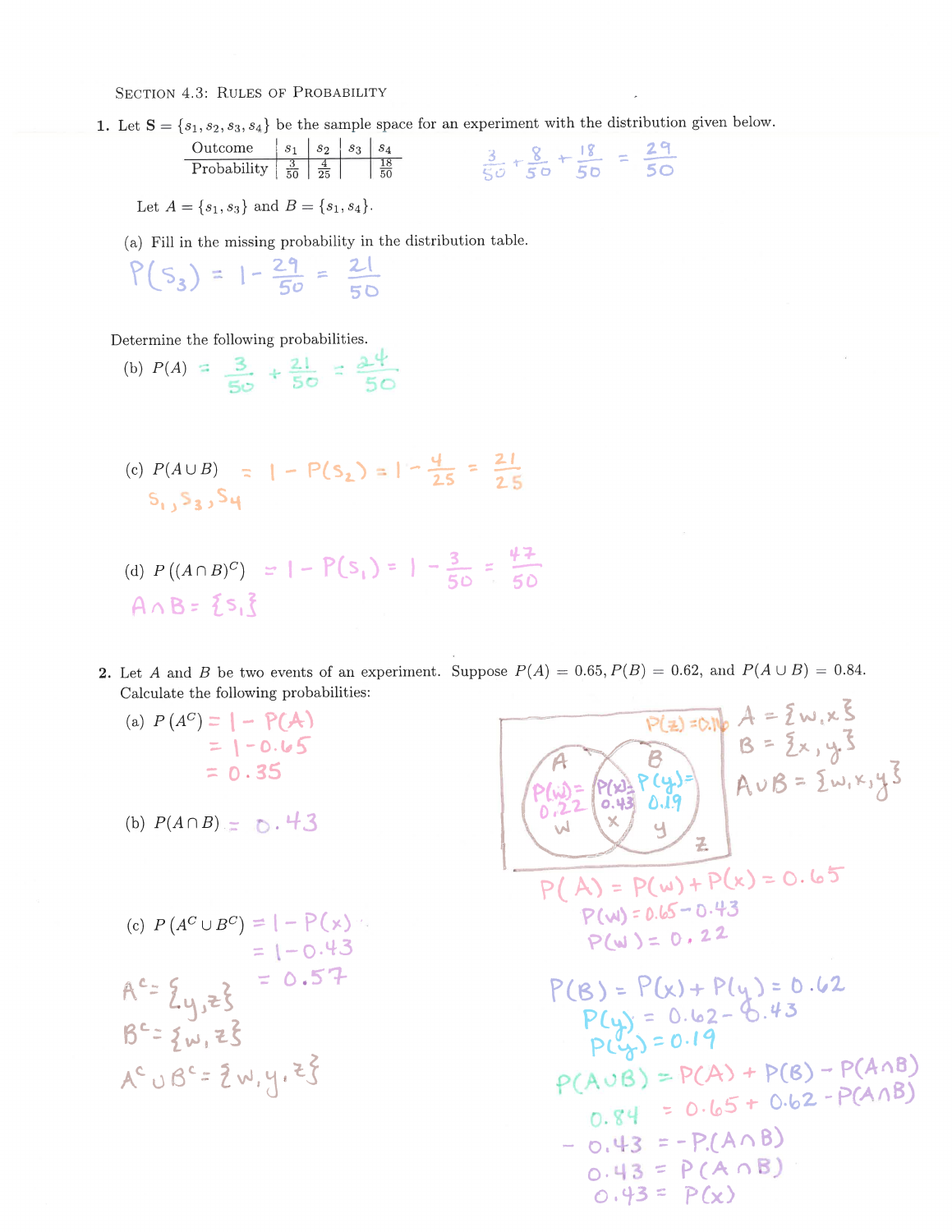**SECTION 4.4: PROBABILITY DISTRIBUTIONS** 

1. The probability distribution for tossing a coin three times and counting the number of tails is given below.

| X    | 0             | 1             | 2             | 3             |
|------|---------------|---------------|---------------|---------------|
| P(X) | $\frac{1}{8}$ | $\frac{3}{8}$ | $\frac{3}{8}$ | $\frac{1}{8}$ |

(a) Compute the probability that more than one head is tossed.

P(more than one head is tossed) = 
$$
\frac{3}{8} + \frac{1}{8} = \frac{4}{8}
$$
  
 $\frac{2}{3}$ 

(b) Compute the probability that four heads are tossed.

P (four heads are tossed) = 
$$
\frac{0}{8}
$$
 = 0

(c) State the expected number of heads in an experiment where three coins are tossed.

$$
E(x) = 0 \cdot \left(\frac{1}{8}\right) + 1 \cdot \left(\frac{3}{8}\right) + 2 \cdot \left(\frac{3}{8}\right) + 3 \cdot \left(\frac{1}{8}\right)
$$
  
\n
$$
E(x) = \frac{3}{8} + \frac{6}{8} + \frac{3}{8}
$$
  
\n
$$
E(x) = \frac{12}{8}
$$

- 2. You are going on a European vacation and decide to purchase travel insurance on your brand new luggage worth \$1500. The insurance policy will cost \$48. In the event your luggage is damaged to the point of needing duct tape, then you will receive 50% of the value of the luggage. In the event your luggage is lost or stolen, then you will receive 100% of the value of the luggage. According to airline data, the probability of your luggage being damaged and needging duct tape is 1%, while the probability your luggage is lost or stolen is 0.8%. Let X be the insurance company's net gain or loss on the policy described. premium - payout
	- (a) Create a probability distribution for X.<br>
	Lost<br>
	X 48-0.5(1500) = -702 48 1500 = -1452 48<br>
	0.01 0.008 1-0.01-0.008
	- (b) Compute the insurance company's expected profit for this policy.

$$
E(x) = -702(0.01) + (-1452)(0.008) + 48(0.982)
$$
  
= 28.5  
The expected profit is  $^{4}a8.50$ .